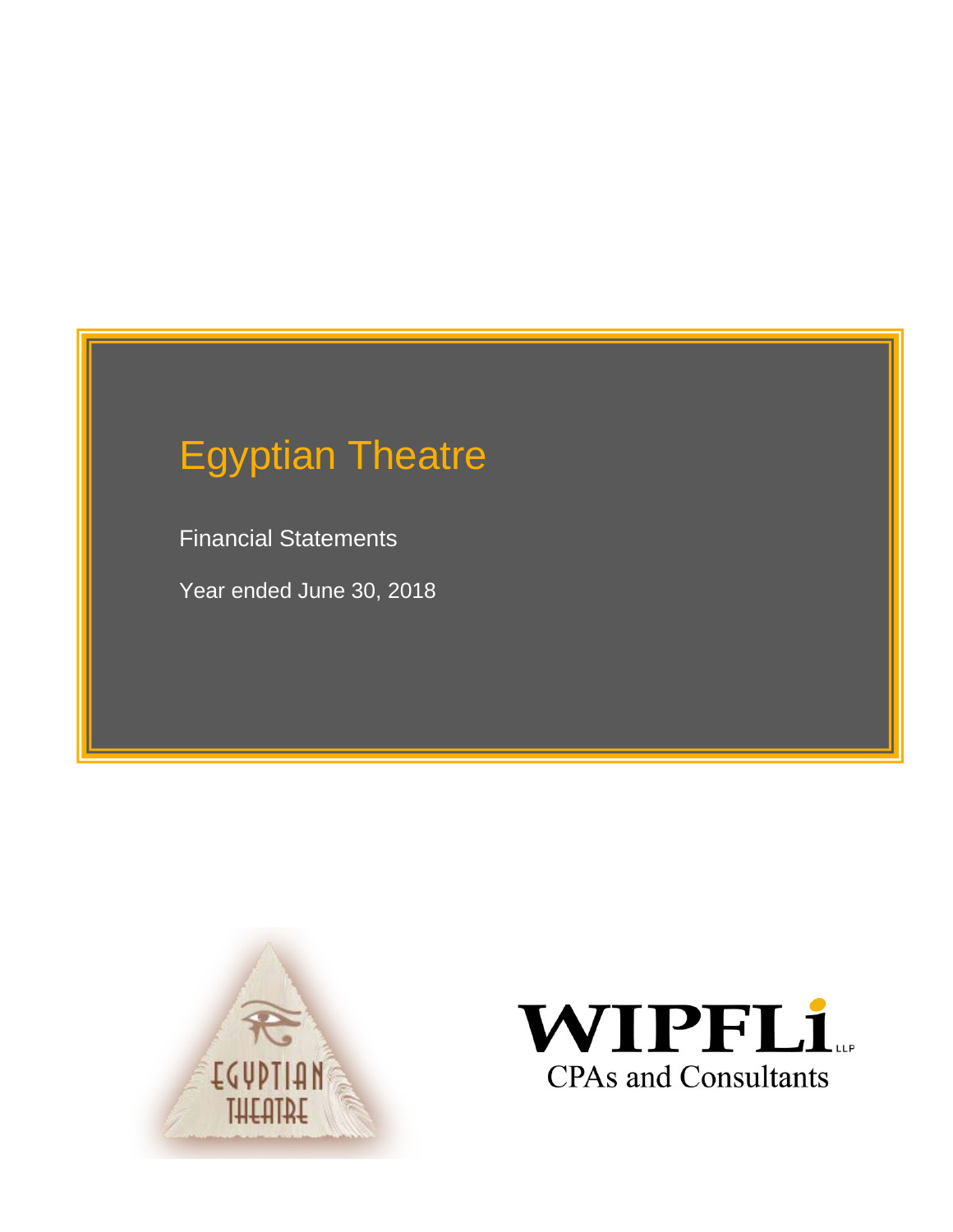

#### **Independent Auditor's Report**

Board of Directors Egyptian Theatre DeKalb, Illinois

#### **Report on the Financial Statements**

We have audited the accompanying financial statements of Egyptian Theatre (a nonprofit organization), which comprise the statement of financial position as of June 30, 2018, and the related statement of activities, statement of functional expenses and cash flows for the year then ended, and the related notes to the financial statements.

#### **Management's Responsibility for the Financial Statements**

Management is responsible for the preparation and fair presentation of these financial statements in accordance with accounting principles generally accepted in the United States; this includes the design, implementation, and maintenance of internal control relevant to the preparation and fair presentation of financial statements that are free from material misstatement, whether due to fraud or error.

#### **Auditor's Responsibility**

Our responsibility is to express an opinion on these financial statements based on our audit. We conducted our audit in accordance with auditing standards generally accepted in the United States. Those standards require that we plan and perform the audit to obtain reasonable assurance about whether the financial statements are free from material misstatement.

An audit involves performing procedures to obtain audit evidence about the amounts and disclosures in the financial statements. The procedures selected depend on the auditor's judgment, including the assessment of the risks of material misstatement of the financial statements, whether due to fraud or error. In making those risk assessments, the auditor considers internal control relevant to the entity's preparation and fair presentation of the financial statements in order to design audit procedures that are appropriate in the circumstances, but not for the purpose of expressing an opinion on the effectiveness of the entity's internal control. Accordingly, we express no such opinion. An audit also includes evaluating the appropriateness of accounting policies used and the reasonableness of significant accounting estimates made by management, as well as evaluating the overall presentation of the financial statements.

We believe that the audit evidence we have obtained is sufficient and appropriate to provide a basis for our audit opinion.

#### **Opinion**

In our opinion, the financial statements referred to above present fairly, in all material respects, the financial position of Egyptian Theatre as of June 30, 2018, and the changes in its net assets and its cash flows for the year then ended in accordance with accounting principles generally accepted in the United States.

Wipfei LLP

Wipfli LLP

Rockford, Illinois February 11, 2019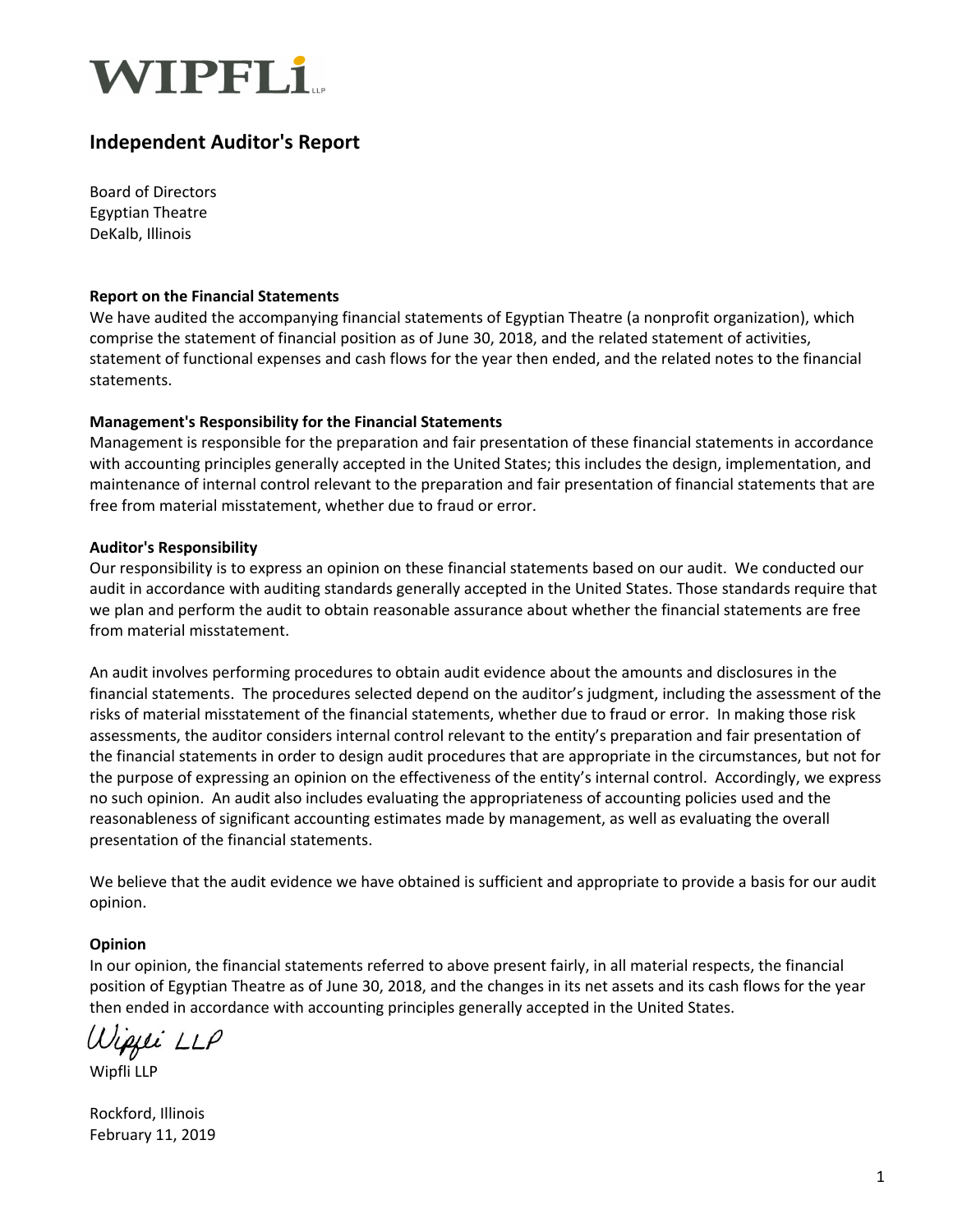### Statement of Financial Position

June 30, 2018

| <b>Assets</b>                                |    |           |
|----------------------------------------------|----|-----------|
| Cash and cash equivalents                    | \$ | 97,880    |
| Beneficial interest in trusts, at fair value |    | 186,782   |
| Property and equipment, net                  |    | 1,008,847 |
|                                              |    |           |
| <b>Total assets</b>                          | S. | 1,293,509 |
|                                              |    |           |
| <b>Liabilities and Net Assets</b>            |    |           |
| Liabilities:                                 |    |           |
|                                              |    |           |
| Accounts payable                             | \$ | 1,995     |
| <b>Accrued liabilities</b>                   |    | 19,593    |
| Deferred ticket revenue                      |    | 26,243    |
| Deferred revenue                             |    | 50,000    |
|                                              |    |           |
| <b>Total liabilities</b>                     |    | 97,831    |
|                                              |    |           |
| Net Assets:                                  |    |           |
| Net assets without donor restrictions        |    | 1,067,524 |
| Net assets with donor restrictions           |    | 128,154   |
|                                              |    |           |
| Total net assets                             |    | 1,195,678 |
| Total liabilities and net assets             | \$ |           |
|                                              |    | 1,293,509 |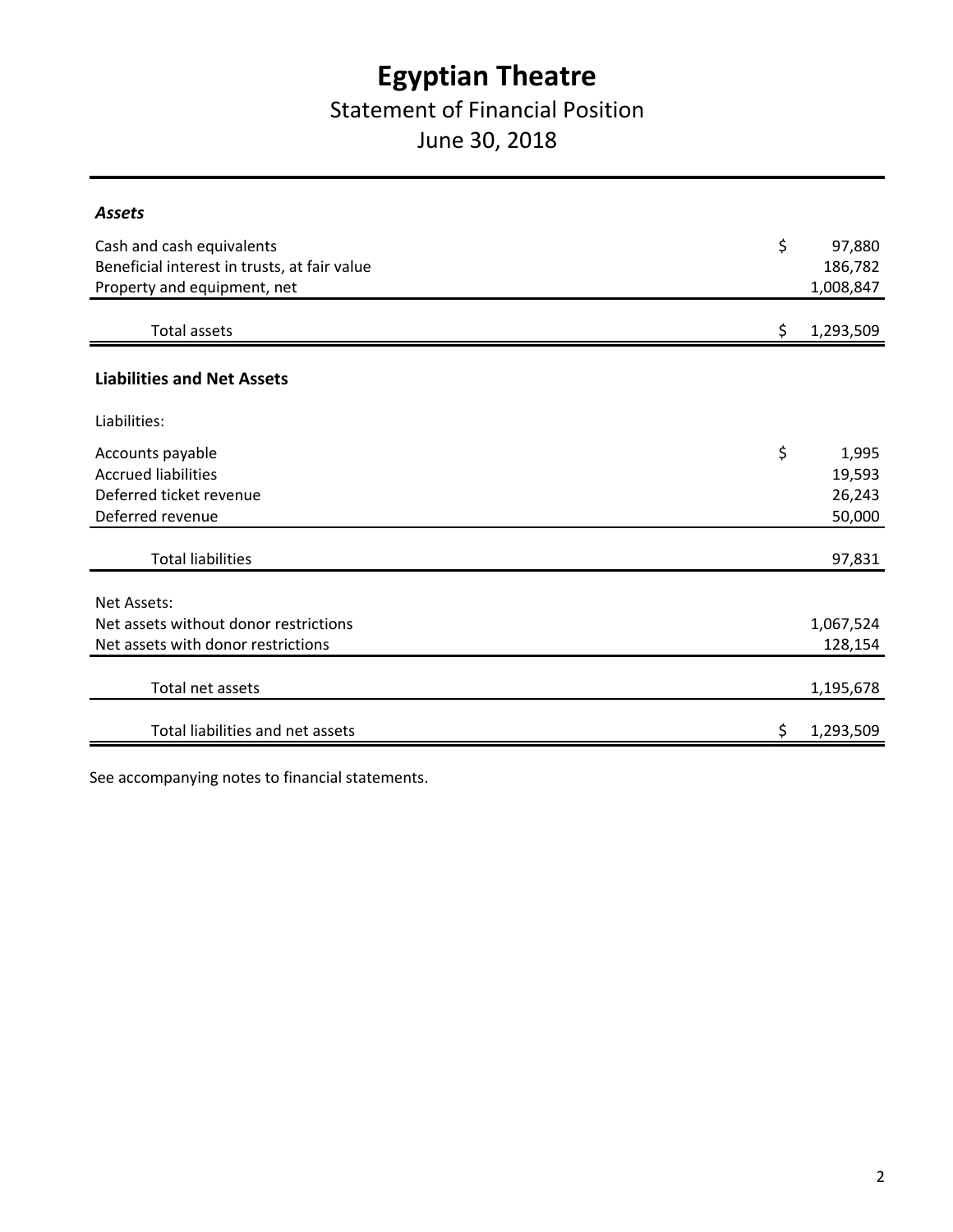### Statement of Activities For the Year Ended June 30, 2018

|                                                                                 | restrictions        | Without donor With donor<br>restrictions | Total               |
|---------------------------------------------------------------------------------|---------------------|------------------------------------------|---------------------|
| Support and revenue:                                                            |                     |                                          |                     |
| Contributions                                                                   | \$<br>58,503 \$     | 21,820 \$                                | 80,323              |
| Donations - in kind                                                             | 198,373             |                                          | 198,373             |
| Grants                                                                          | 16,400              |                                          | 16,400              |
| Theatre income                                                                  | 538,880             |                                          | 538,880             |
| Rental income                                                                   | 50,167              |                                          | 50,167              |
| Membership revenue                                                              | 7,225               |                                          | 7,225               |
| Fundraising, net                                                                | 17,093              |                                          | 17,093              |
| Merchandise, net                                                                | 2,508               |                                          | 2,508               |
| Investment income, net                                                          | 8,537               | 3,046                                    | 11,583              |
| Miscellaneous                                                                   | 3,789               |                                          | 3,789               |
| Total revenue and support                                                       | 901,475             | 24,866                                   | 926,341             |
| Expenses:                                                                       |                     |                                          |                     |
| Program services                                                                | 593,114             |                                          | 593,114             |
| Management and general                                                          | 317,288             |                                          | 317,288             |
| Fundraising                                                                     | 71,864              |                                          | 71,864              |
| <b>Total expenses</b>                                                           | 982,266             |                                          | 982,266             |
| Change in net assets                                                            | (80, 791)           | 24,866                                   | (55, 925)           |
| Net assets, beginining of year, as previously stated<br>Prior period adjustment | 150,494<br>997,821  | 103,288                                  | 253,782<br>997,821  |
| Net asset, beginning of year, restated                                          | 1,148,315           | 103,288                                  | 1,251,603           |
| Net assets, end of year                                                         | $1,067,524$ \$<br>Ś |                                          | 128,154 \$1,195,678 |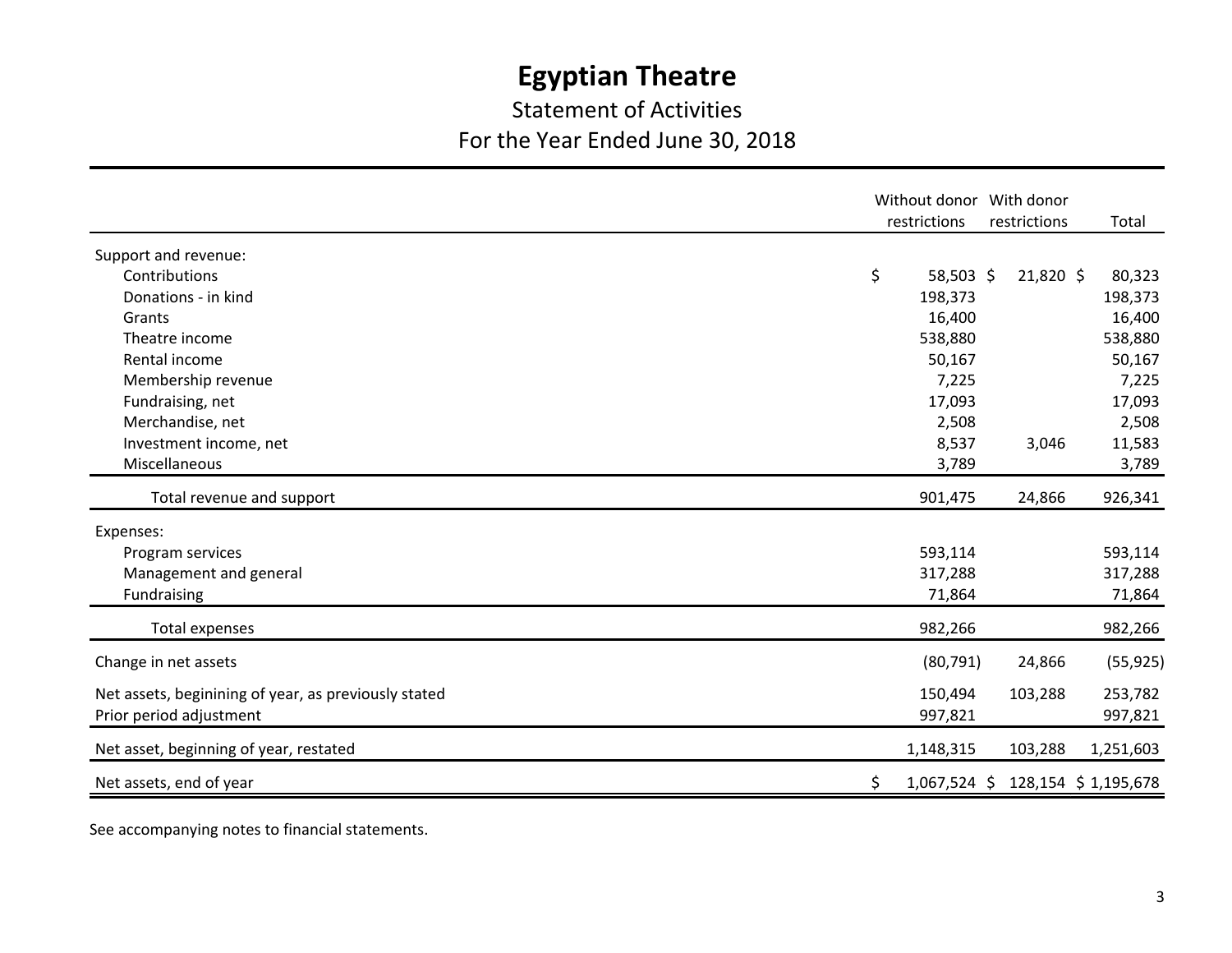### Statement of Cash Flows For the Year Ended June 30, 2018

| <b>Cash Flows from Operating Activities</b>                           |                 |
|-----------------------------------------------------------------------|-----------------|
| Change in net assets                                                  | \$<br>(55, 925) |
| Adjustments to reconcile change in net assets to net cash provided by |                 |
| operating activities:                                                 |                 |
| Depreciation                                                          | 108,573         |
| Unrealized gain on beneficial interest in endowment                   | (11, 569)       |
| Contribution to beneficial interest in endowment                      | (50,000)        |
| Distribution from beneficial interest in endowment                    | 5,615           |
| Change in assets and liabilities:                                     |                 |
| Accounts payable                                                      | 1,995           |
| <b>Accrued liabilities</b>                                            | 8,134           |
| Deferred ticket revenue                                               | 12,789          |
| Deferred revenue                                                      | 50,000          |
|                                                                       |                 |
| Net cash provided by operating activities                             | 69,612          |
|                                                                       |                 |
| <b>Cash Flows from Investing Activities</b>                           |                 |
| In-kind additions of property and equipment                           | (45, 249)       |
| Net cash used in investing activities                                 | (45, 249)       |
|                                                                       |                 |
| Increase in cash and cash equivalents                                 | 24,363          |
| <b>Net Cash and Cash Equivalents</b>                                  |                 |
| <b>Beginning</b>                                                      | 73,517          |
|                                                                       |                 |
| Ending                                                                | \$<br>97,880    |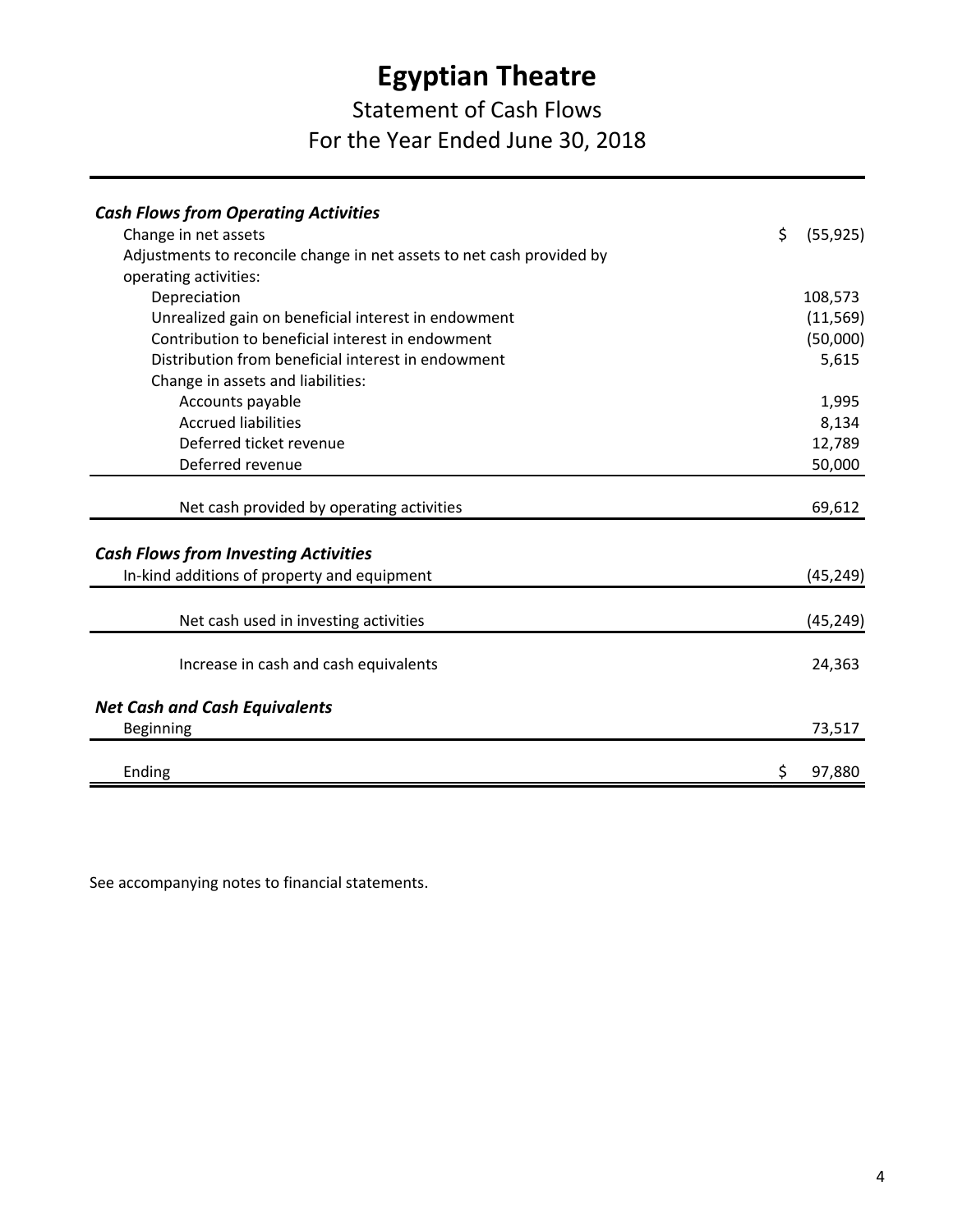### Statement of Functional Expenses For the Year Edned June 30, 2018

|                                   | Program<br>Services | Management<br>and General | <b>Fund Raising</b> | Totals        |
|-----------------------------------|---------------------|---------------------------|---------------------|---------------|
|                                   |                     |                           |                     |               |
| Production and event              | \$<br>275,402       |                           |                     | \$<br>275,402 |
| Ticket system expense             | 24,656              |                           |                     | 24,656        |
| Merchandise and concessions       | 15,075              |                           |                     | 15,075        |
| Supplies                          | $2,387$ \$          | 2,387                     |                     | 4,774         |
|                                   |                     |                           |                     |               |
| Total direct show related costs   | 317,520             | 2,387                     |                     | 319,907       |
| Advertising                       | 208,128             |                           | \$<br>23,125        | 231,253       |
| <b>Bank charges</b>               |                     | 20,038                    |                     | 20,038        |
| Dues and subscriptions            |                     | 2,389                     |                     | 2,389         |
| Grant expenses                    |                     | 1,725                     |                     | 1,725         |
| Insurance                         | 17,208              | 906                       |                     | 18,114        |
| Legal and accounting              |                     | 7,669                     |                     | 7,669         |
| Medical reimbursements            |                     | 5,910                     |                     | 5,910         |
| Miscellaneous                     | 324                 | 325                       |                     | 649           |
| Office expense                    | 2,958               | 2,959                     |                     | 5,917         |
| Payroll taxes                     |                     | 9,364                     | 3,121               | 12,485        |
| Postage                           | 274                 | 165                       | 110                 | 549           |
| Repairs and maintenance           | 4,110               | 16,438                    |                     | 20,548        |
| Repairs and maintenance - in kind |                     | 5,761                     |                     | 5,761         |
| Salaries and wages                |                     | 129,565                   | 43,189              | 172,754       |
| Sales tax                         | 4,694               |                           |                     | 4,694         |
| Storage                           |                     | 2,143                     |                     | 2,143         |
| Telephone and internet            |                     | 5,338                     | 593                 | 5,931         |
| Training and seminars             |                     | 6,903                     | 1,726               | 8,629         |
| <b>Utilities</b>                  | 5,326               | 21,302                    |                     | 26,628        |
|                                   |                     |                           |                     |               |
| Expenses before depreciation      | 560,542             | 241,287                   | 71,864              | 873,693       |
| Depreciation                      | 32,572              | 76,001                    |                     | 108,573       |
| Total                             | \$<br>593,114 \$    | 317,288 \$                | 71,864 \$           | 982,266       |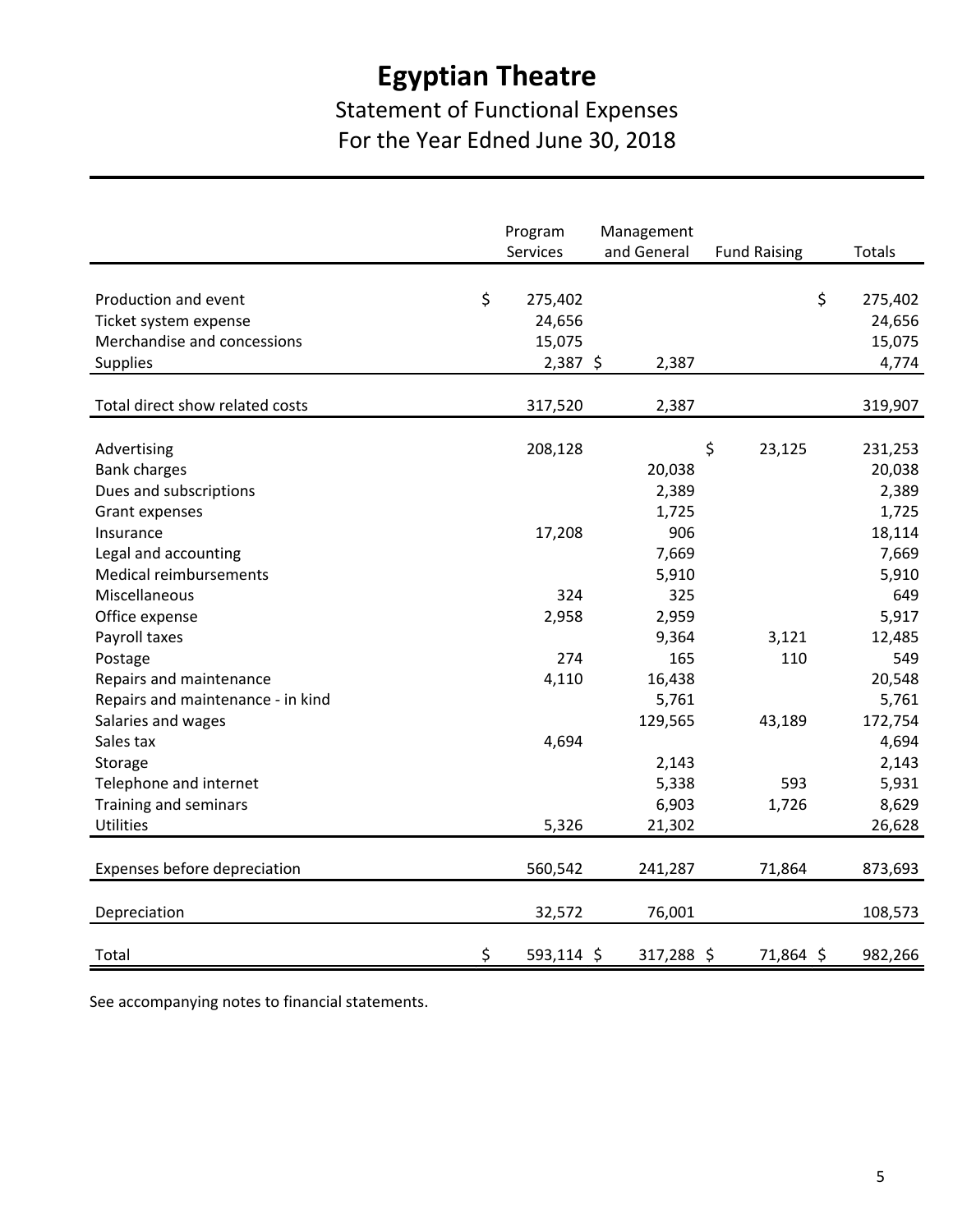#### **Note 1: Nature of Business and Significant Accounting Policies**

#### **Nature of business**

Egyptian Theatre is a not-for-profit corporation located in DeKalb, Illinois. Egyptian Theatre was created to share and protect the historical integrity of the theatre as a regional arts center for entertainment and community involvement. The historic Egyptian Theatre is recognized as a center for the arts and entertainment in the region, enriching the community culturally and economically. The Theatre is a beloved gathering place and source of pride, providing programming and excitement now and for future generations.

#### **Basis of accounting:**

The financial statements are on the accrual basis of accounting in which revenue is recognized when earned and expenses are recognized when incurred.

#### **Cash and cash equivalents**

For purposes of reporting the statements of cash flows, the Theatre includes all cash accounts which are not subject to withdrawal restrictions or penalties, and all highly liquid debt instruments purchased with a maturity of three months or less as cash and cash equivalents on the accompanying statement of financial position.

#### **Property and equipment**

Property and equipment are carried at cost. Expenditures for maintenance, repairs and improvements which do not significantly extend the useful lives of the assets are charged to operations as incurred. The fair value of donated property and equipment is capitalized. Depreciation is computed over the estimated useful lives of the assets under the straight-line method. The estimated useful lives of the property and equipment are as follows:

|                              | Years    |
|------------------------------|----------|
| <b>Buildings</b>             | -39      |
| <b>Building improvements</b> | $7 - 15$ |
| Equipment                    | $5 - 15$ |

#### **Net assets are presented as follows:**

Net assets and revenues, expenses, gains, and losses are classified based on the existence or absence of donor or grantor-imposed restrictions. Accordingly, net assets of the Theatre and changes therein are classified and reported as follows:

Net assets *without donor restrictions:* net assets available for use in general operations and not subject to donor (or certain grantor) restrictions. The governing board has designated, from net assets without donor restrictions, a board designated asset for debt retirement and replacement/repair of property and equipment.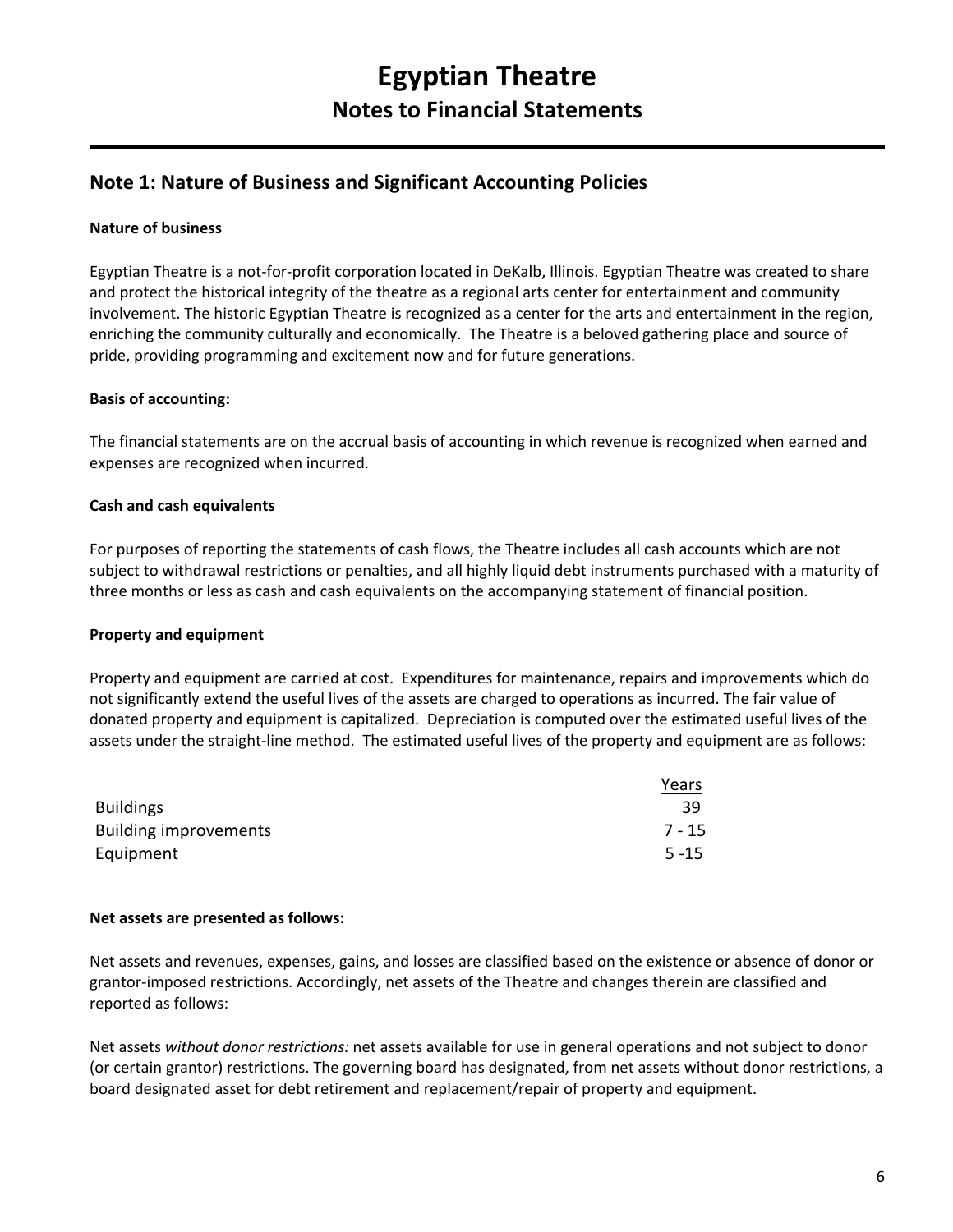#### **Note 1: Nature of Business and Significant Accounting Policies** (Continued)

Net assets *with donor restrictions*: net assets subject to donor or certain grantor imposed restrictions. Some donor-imposed restrictions are temporary in nature, such as those that will be met by the passage of time, longlived assets placed in service, or other events specified by the donor. Other explicit donor-imposed restrictions are perpetual in nature, where the donor stipulates that resources be maintained in perpetuity. Donor-imposed restrictions are released when a restriction expires, that is, when the stipulated time has elapsed, when the stipulated purpose for which the resource was restricted has been fulfilled, or both.

#### **Revenues**

Earned income consists of income from ticket sales, facility rentals, concessions, and other miscellaenous sources. Ticket sales are recorded as income or deferred income, dependent upon the performance in which they relate. Ticket sales are initially recognized as deferred revenues and recognized as income as each show is performed.

#### **Recognition of revenue and support with donor restrictions**

Contributions received are recorded as without donor restrictions or with donor restrictions support depending on the existence or nature of any donor restrictions. Contributions with time and purpose restrictions are reported as temporarily restricted support and reclassified to unrestricted net assets upon expiration or fulfillment of the restrictions. However, contributions that are with donor restrictions are reported as increases in without donor restriction net assets if the restrictions expire in the year in which the contributions are recognized.

#### **Contribution recognition**

Donated services and materials are recognized as contributions if the services (a) create or enhance nonfinancial assets or (b) require specialized skills, are performed by people with those skills, and would otherwise be purchased by the Theatre. A substantial number of volunteers have made significant contributions of their time to the Theatre's program and supporting services. The value of this contributed time is not reflected in these financial statements because the criteria for recognition have not been satisfied. Contributed goods and services from professionals are recorded when utilized and are reflected in the financial statements at their estimated fair value. During the year ending June 30, 2018, contributed services and materials totaled \$198,373. \$145,000 of this related to in-kind advertising.

#### **Management use of estimates**

The preparation of financial statements in conformity with accounting principles generally accepted in the United States requires management to make estimates and assumptions that affect the reported amounts of assets and liabilities and disclosure of contingent assets and liabilities at the date of the financial statements and the reported amounts of revenues and expenses during the reporting period. Actual results could differ from those estimates.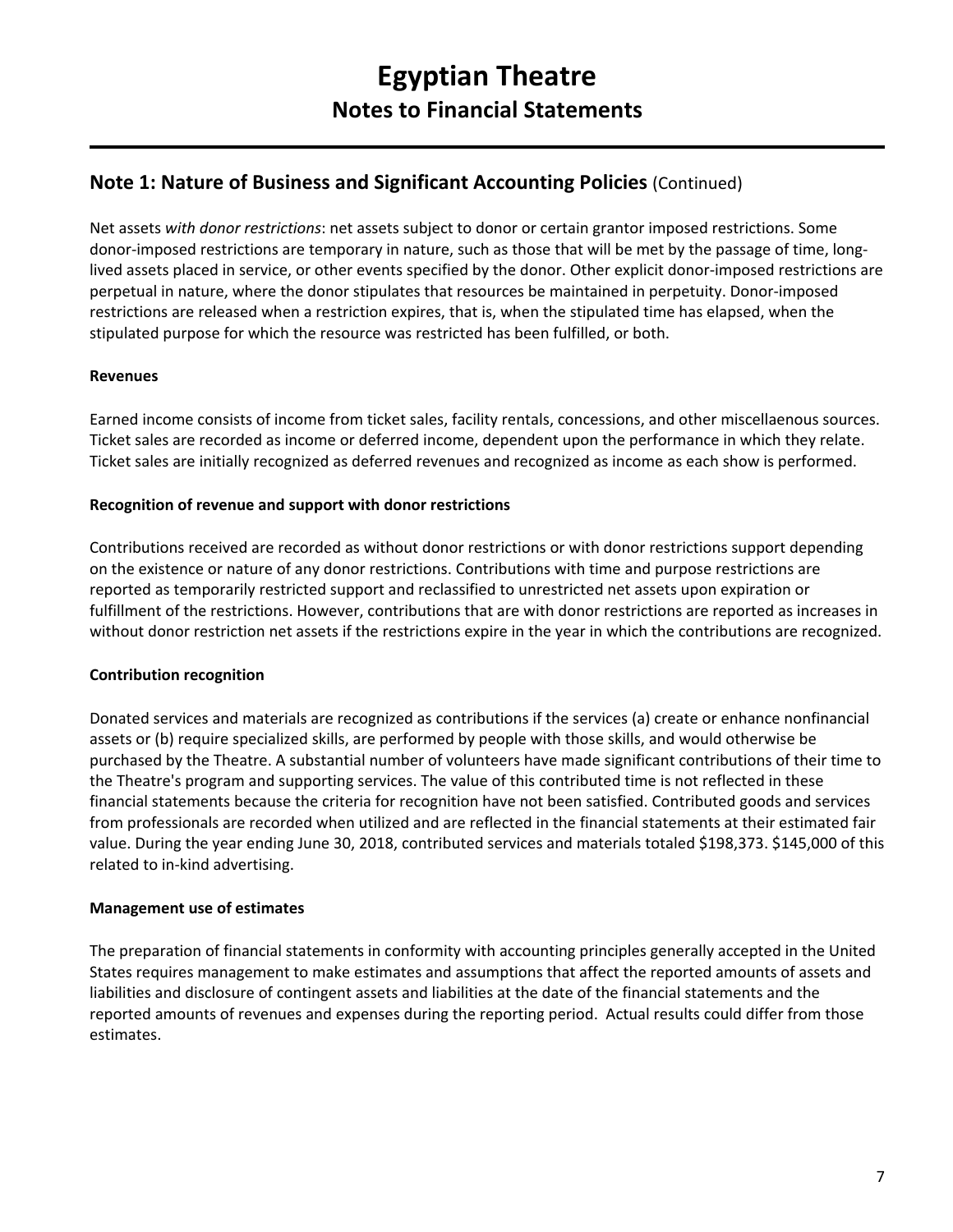#### **Note 1: Nature of Business and Significant Accounting Policies** (Continued)

#### **Functional allocation of expenses**

The costs of providing program services and other activities have been summarized on a functional basis in the statement of activities and in the statement of functional expenses. Accordingly, certain costs have been allocated among the program and supporting services benefited.

#### **Income taxes**

The Theatre qualifies for tax-exempt status under Section 501(c)(3) of the Internal Revenue Code as an Theatre organized as not-for-profit.

The Theatre accounts for income taxes in accordance with Financial Accounting Standards Board (FASB) Accounting Standards Codification (ASC) 740, Income Taxes.

The standard provides detailed guidance for the financial statement recognition, measurement and disclosure of uncertain tax positions recognized in an enterprise's financial statements and requires an entity to recognize the financial statement impact of a tax position when it is more likely than not that the position will be sustained upon examination. Management does not believe any uncertain tax positions exist at June 30, 2018. The Theatre's tax years that remain open and subject to possible examination by federal and state of Illinois jurisdictions include the tax years of 2015 through 2017.

#### **Change in accounting policies**

In 2016, the FASB issued Accounting Standards Update (ASU) No. 2016-14, *Not-for-Profit Entities (Topic 958)*. This ASU provides for certain improvements in financial reporting for not-for-profit organizations and requires changes to net asset classification, enhancements to liquidity presentation and disclosures, presentation of an analysis of expenses by function and by nature, netting of investment expenses with return, among other changes. The guidance was adopted early effective July 1, 2017.

#### **Accounting standards update**

In 2014, the Financial Accounting Standards Board (FASB) issued Accounting Standards Update (ASU) No. 2014-09, *Revenue from Contracts with Customers (Topic 606)*. This ASU, as amended, provides comprehensive guidance on the recognition of revenue from customers arising from the transfer of goods and services, guidance on accounting for certain contract costs, and new disclosures. The new standard supersedes current revenue recognition requirements in FASB Accounting Standards Codification (ASC) Topic 605, *Revenue Recognition*, and most industry specific guidance. When adopted, the amendments in the ASU must be applied using one of two retrospective methods. ASU No. 2014-09 is effective for nonpublic organizations for annual periods beginning after December 15, 2018. Management is evaluating what impact this new standard will have on its financial statements.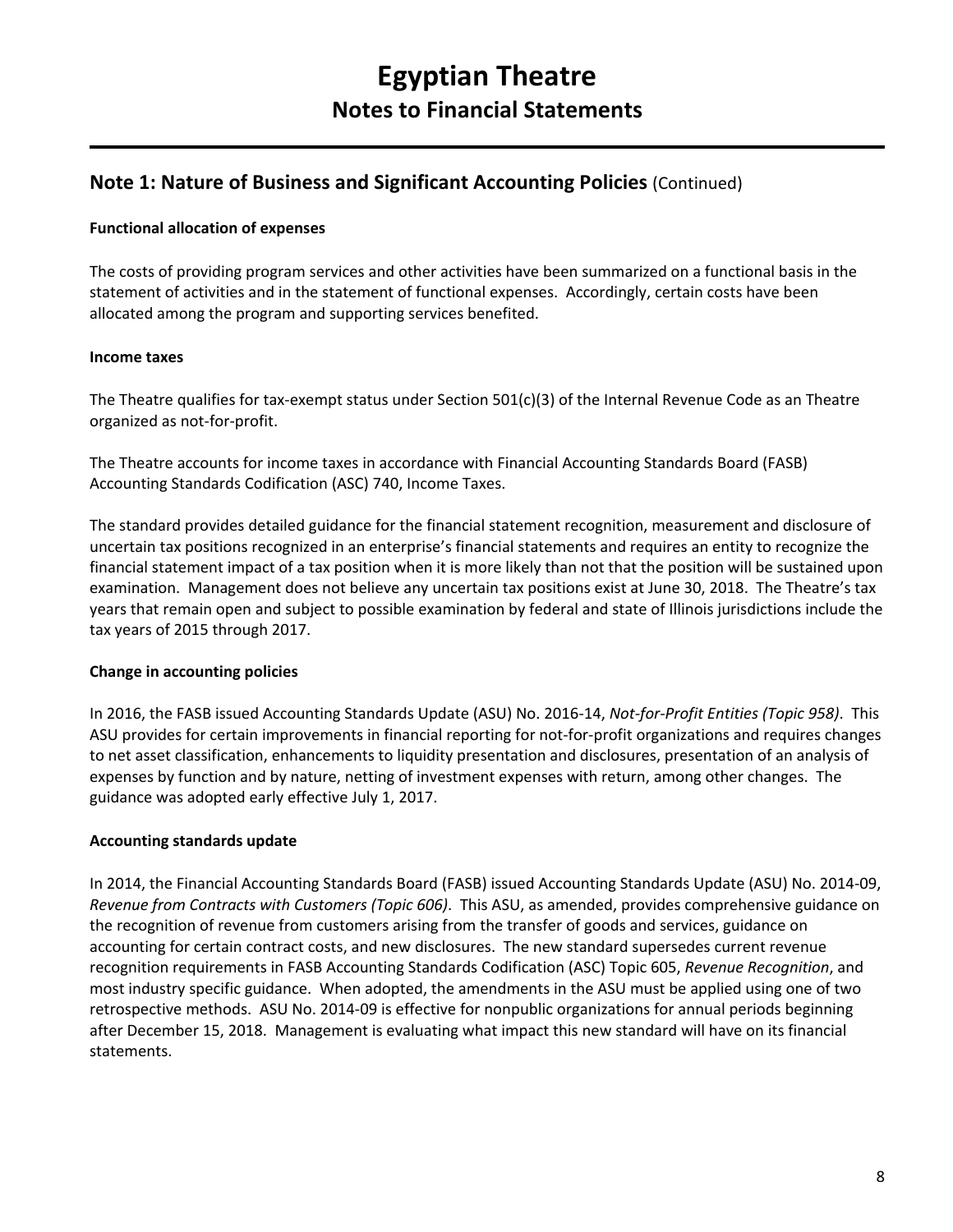#### **Note 1: Nature of Business and Significant Accounting Policies** (Continued)

In 2016, the Financial Accounting Standards Board (FASB) issued Accounting Standards Update (ASU) 2016- 02, *Leases (Topic 842)*, which is intended to improve financial reporting on leasing transactions. ASU 2016-02 will require lessees to recognize right of use assets and lease obligations for operating and finance leases under terms greater than 12 months. ASU 2016-02 is effective for fiscal years beginning after December 15, 2019, with early adoption permitted. ASU 2016-02 must be applied modified retrospectively. Management is evaluating what impact this new standard will have on its financial statements.

#### **Prior Period Adjustment**

The statement of activities has been restated to correct the opening balances in net assets without donor restrictions for the beginning balances. An entry was made to book fixed asset activity that was not previously recorded on the Theatre's books. This correction resulted in a \$997,821 increase of net assets without donor restriction.

#### **Note 2: Liquidity and Availability**

Financial assets available for general expenditure, that is, without donor or other restrictions or designations limiting their use, within twelve months of the statement of financial position date, comprise the following as of June 30, 2018:

| Financial assets, at year-end*                                                         | 284,662   |
|----------------------------------------------------------------------------------------|-----------|
| Less those unavailable for general expenditures                                        |           |
| Contractual or donor-imposed restrictions:<br>Beneficial interest in trust             | (106,334) |
| Unavailable assets released within one year:<br>Beneficial interest in trust           | 4,300     |
| Financial assets available to meet cash needs for general expenditures within one year | 182,628   |

\* Total assets, less nonfinancial assets

The Theatre's beneficial interest in assets held by Dekalb County Community Foundation totaling \$186,782 as of June 30, 2018. Of this balance, \$106,334 represents the Theatre's restricted investments. The Theatre shall receive an annual distribution as described further in note 3. Fiscal year 2018's distribution was approximately \$4,300. Prior years amount has been used in estimating the unavailable assets realised within one year.

The Theatre does not have a formal liquidity policy.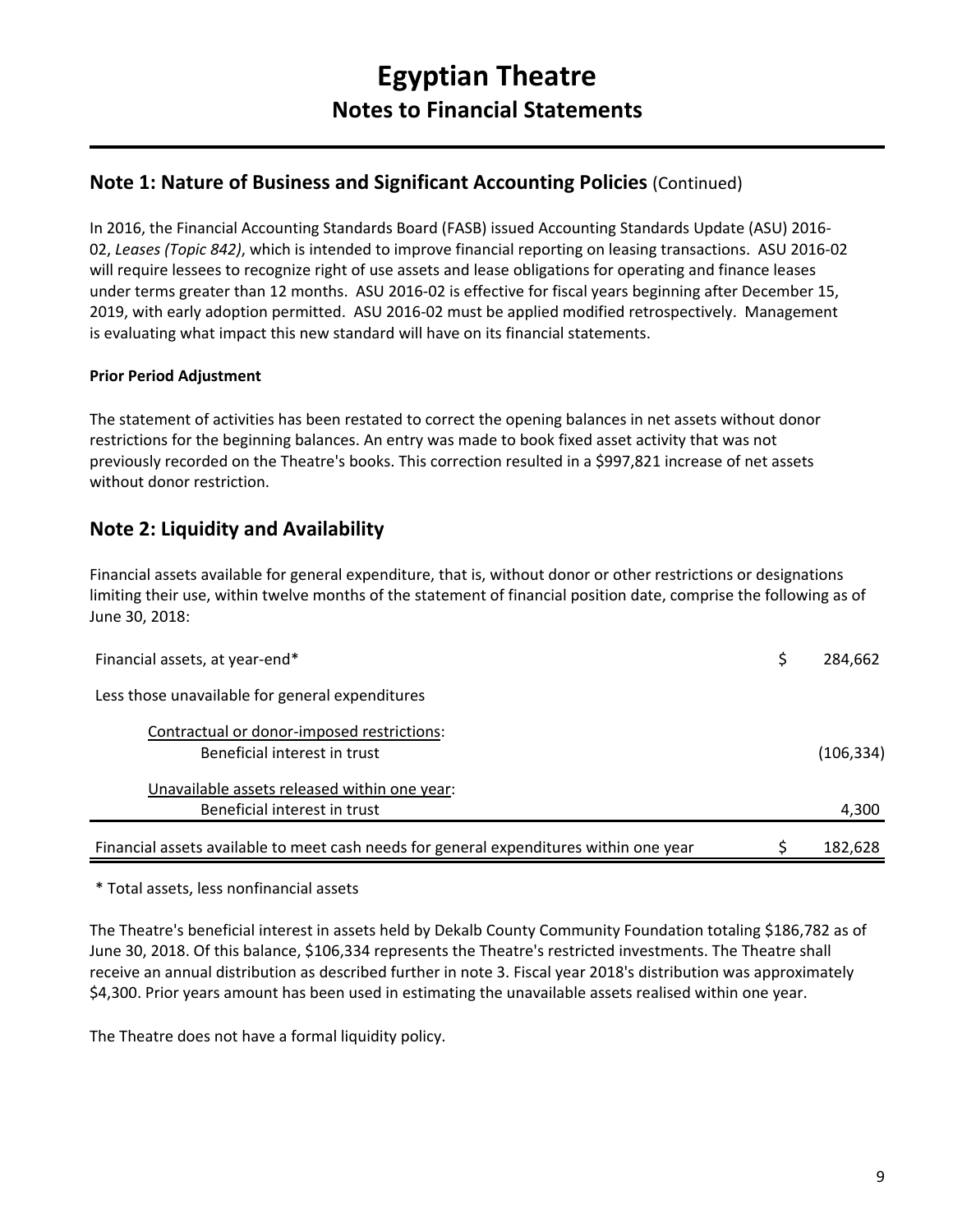#### **Note 3: Beneficial Interest in Endowment**

Egyptian Theatre is an income beneficiary of an endowment held by DeKalb County Community Foundation. Under the endowment agreement, Egyptian Theatre is to receive a distribution from the Foundation annually a sum equal to a percentage ("the Spending Rate") of the Average Fair Market Value of the Fund net of all expenses and costs (including fees). The Average Fair Market Value shall be the average of the monthly value of the Fund calculated toward the end of each calendar year following the inception of the Fund. The grant distribution (Payout) from the fund shall be based on a three-year (or since inception ifless than three years old) trailing average of the Average Fair Market Value amounts. The Foundation may at any time, and from time to time, change either the Spending Rate or the manner in which the Average Fair Market Value is determined, or both; and may adopt a different plan of distribution.the interest income each year. The fair value of the principal of the endowment is accounted for as a with donor restriction net asset.

#### **Note 4: Fair Value Measurements**

Financial Accounting Standards Board (FASB) Accounting Standards Codification (ASC) 820, Fair Value Measurements and Disclosures, provides the framework for measuring fair value. That framework provides a fair value hierarchy that prioritized the inputs to valuation techniques used to measure fair value. The hierarchy gives the highest priority to unadjusted quoted prices in active markets for identical assets or liabilities (level 1 measurements) and the lowest priority to unobservable inputs (level 3 measurements).

The three levels of fair value hierarchy under FASB ASC 820 are described as follows:

Level 1: Inputs to the valuation methodology are unadjusted quoted prices for identical assets or liabilities in active markets that the Theatre has the ability to access.

Level 2: Inputs to the valuation methodology include; quoted prices for similar assets or liabilities in active markets; quoted prices for identical or similar assets or liabilities in inactive markets; inputs other than quoted prices that are observable for the asset or liability; or inputs that are derived principally from or corroborated by observable market data by correlation or other means.

If the asset or liability has specified (contractual) term, the level 2 input must be observable for substantially the full term of the asset or liability.

Level 3: Inputs to the valuation methodology are unobservable and significant to the fair value measurement.

The asset or liability's fair value measurement level within the fair value hierarchy is based on the lowest level of any input that is significant to the fair value measurement. Valuation techniques used need to maximize the use of observable inputs and minimize the use of unobservable inputs

Following is a description of the valuation methodologies used for assets measured at fair value. There have been no changes in the methodologies used at June 30, 2018.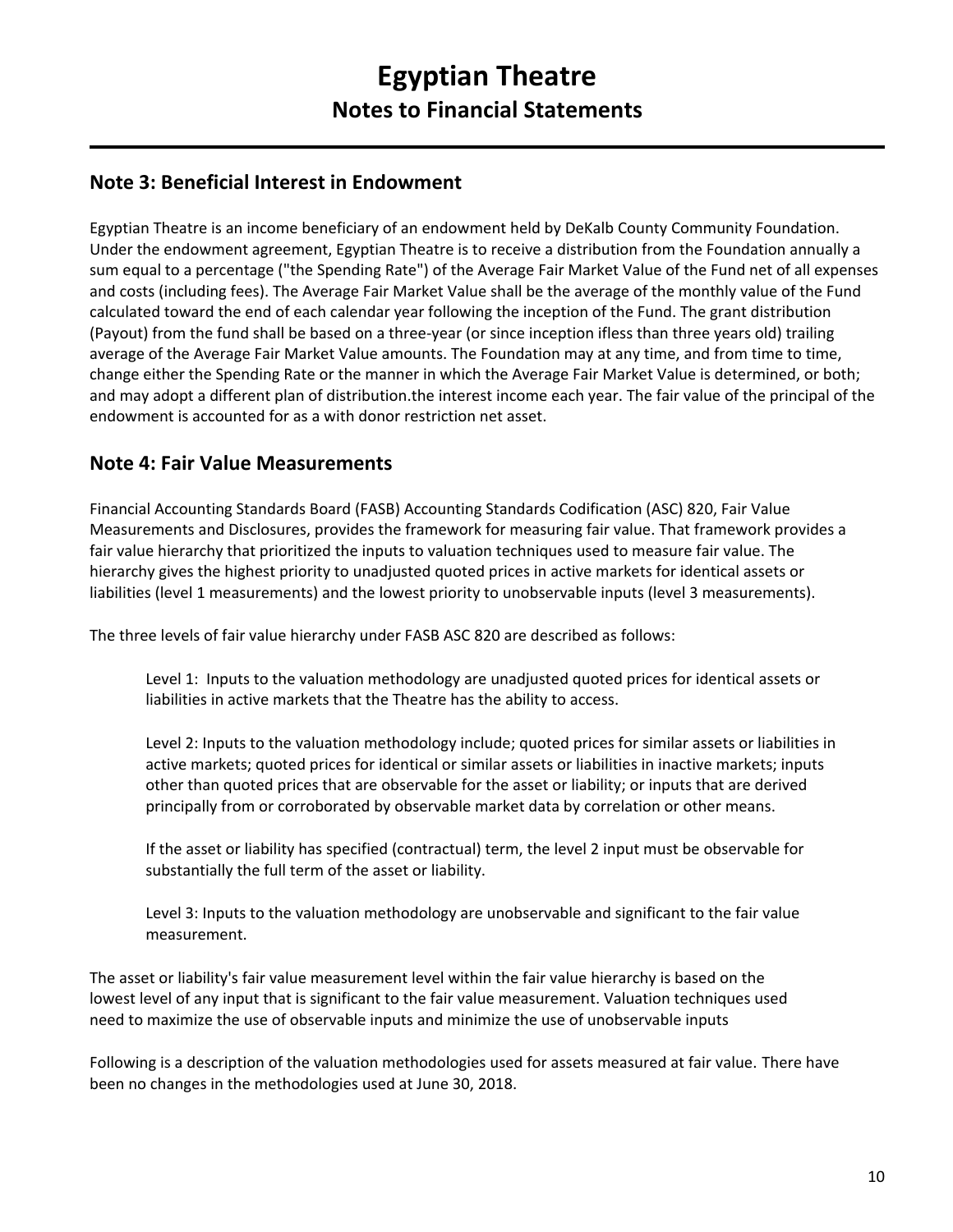#### **Fair Value Measurements** (Continued)

Beneficial Interest in Trusts: Valued at the net asset value (NAV) of shares of the underlying investments held by the custodian at year-end.

The preceding methods described may produce a fair value calculation that may not be indicative of net realizable value or reflective of future fair values. Furthermore, although the Theatre believes its valuation methods are appropriate and consistent with other market participants, the use of different methodologies or assumptions to determine the fair value of certain financial instruments could result in a different fair value measurement at the reporting date.

The following table sets forth by level, within the fair value hierarchy, the Theatre's assets at fair value as of June 30, 2018:

| Description                | Fair Value<br>June 30, 2018 | Quoted Prices in<br><b>Active Markets for</b><br><b>Identical Assets</b><br>Level 1 | Significant Other<br>Observable Inputs<br>Level 2 | Significant<br>Unobservable Inputs<br>Level 3 |
|----------------------------|-----------------------------|-------------------------------------------------------------------------------------|---------------------------------------------------|-----------------------------------------------|
| <b>Beneficial interest</b> | \$186,782                   | \$0                                                                                 | \$186,782                                         | \$0                                           |

#### **Note 5: Investment Income**

Investment income consisted of the following for the year ended June 30, 2018:

| Interest                       | 3,017   |
|--------------------------------|---------|
| Realized gains (losses), net   | 4,596   |
| Unrealized gains (losses), net | 5,718   |
| Investment fees                | (1,748) |
| Investment income (loss), net  | 11,583  |
|                                |         |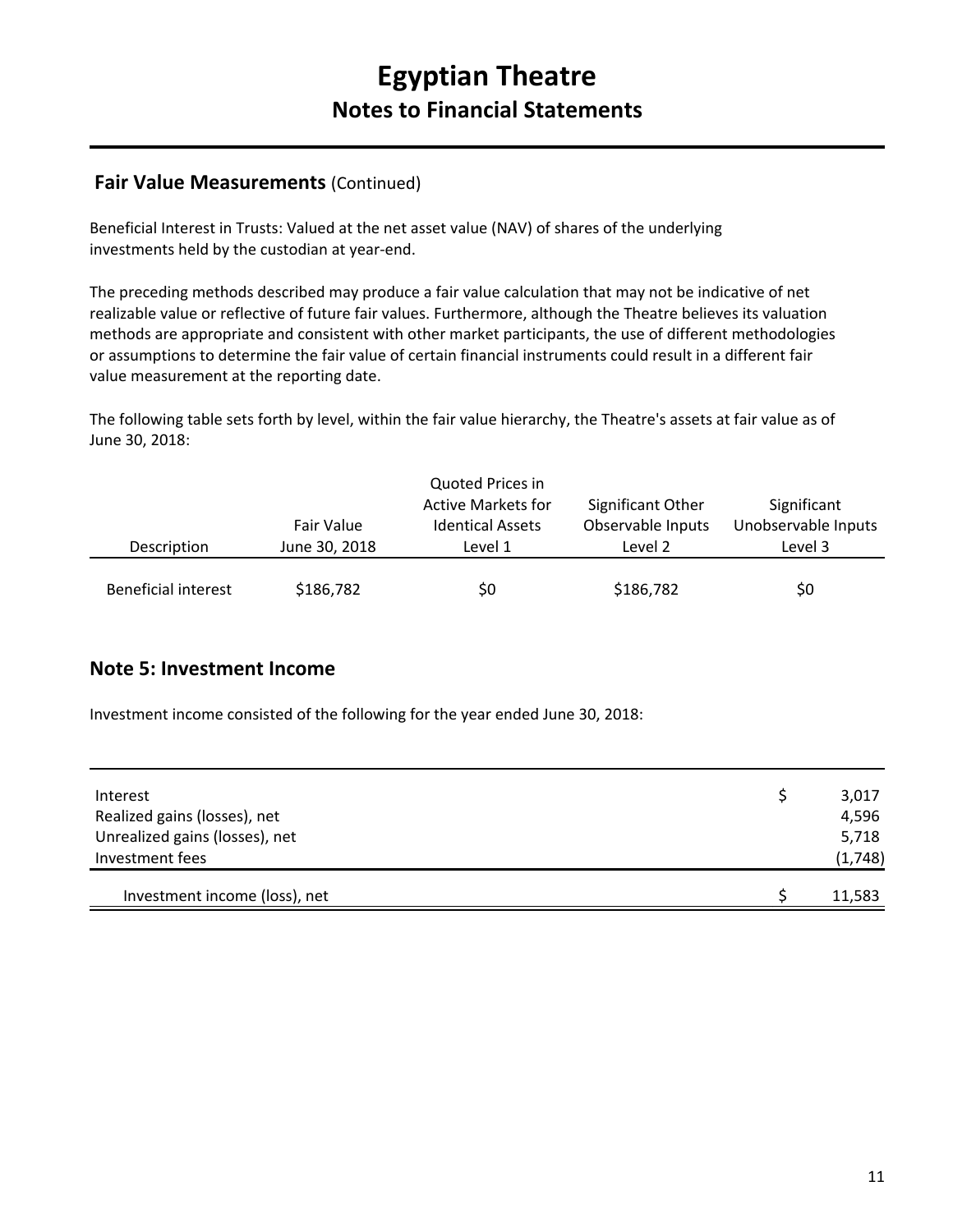#### **Note 6: Property and Equipment**

Property and equipment consisted of the following for the year ended June 30, 2018:

| Land                             | 10,000    |
|----------------------------------|-----------|
| <b>Building and improvements</b> | 1,252,569 |
| Wurlitzer organ                  | 75,000    |
| Theatre seats                    | 196,341   |
| Furniture and office equipment   | 504,457   |
| Total property and equipment     | 2,038,367 |
| Less accumulated depreciation    | 1,029,520 |
| Property and equipment, net      | 1,008,847 |

Depreciation expense for the year totaled \$108,573 for the year ending June 30, 2018.

#### **Note 7: Accrued Expenses**

Accrued expenses consisted of the following for the year ended June 30, 2018:

| Payroll and related<br>Sales tax | 15,534<br>459 |
|----------------------------------|---------------|
| Medical reimbursement            | 3,600         |
| Total                            | 19,593        |

#### **Note 8: Deposits**

The Theatre collects revenues for shows in advance. These revenues are held as deposits until the future performance is performed. After performance the deposits for a particular show are transferred to recognized revenues. As of June 30, 2018 the Theatre was currently holding \$26,243 as deposits for future performances.

#### **Note 9: Deferred Revenue**

The Theatre received \$75,000 from Northwestern Hospital. Northwestern Hospital committed \$25,000 over three years with \$25,000 being recognized in fiscal year 2018.